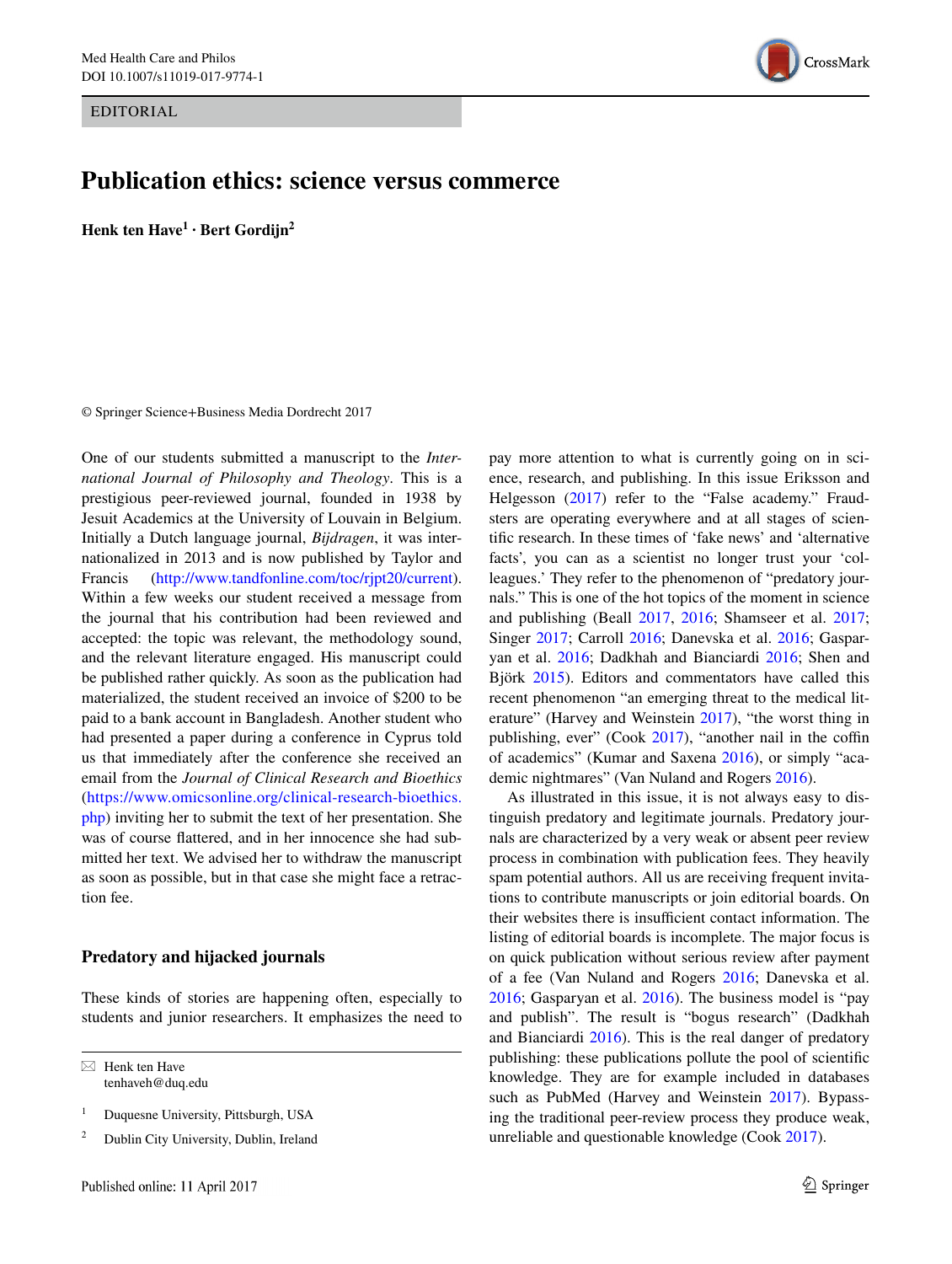Our first student did not know—and neither did we that there are in fact two journals with the same name *International Journal of Philosophy and Theology*: [http://](http://www.tandfonline.com/toc/rjpt20/current) [www.tandfonline.com/toc/rjpt20/current](http://www.tandfonline.com/toc/rjpt20/current) and [http://ijpt](http://ijptnet.com/)[net.com/.](http://ijptnet.com/) The last one refers to a fancy website with an impressive name: American Research Institute for Policy Development [\(http://aripd.org/\)](http://aripd.org/). This organization publishes 52 journals in areas such as Arts, Humanities and Social Science, as well as Science and Technology. The journals have fancy names, often identifying an international scope. The fact that the journal has exactly the same name as a known, prestigious journal is of course deceptive. It is known as "hijacking." Websites are created with the same name as respectable journals. The hijackers than approach target groups with spam email (Dadkhah et al. [2016](#page-2-14), [2017](#page-2-15); Beall [2016](#page-2-2); Danevska et al. [2016;](#page-2-6) Shen and Björk [2015\)](#page-2-9). As Eriksson and Helgesson explain, the business model of these hijacked journals is the same as for predatory journals. The operators are not interested in your data or research: your wallet is the primary target (Eriksson and Helgesson [2016,](#page-2-16) [2017\)](#page-2-0). Their websites are misleading visitors to assume that it represents a reputable journal (Dadkhah et al. [2016\)](#page-2-14). Many young scholars have had bad experiences with the above-mentioned Institute: they submitted manuscripts that were quickly accepted, then paid the fee but their manuscript was never published [\(https://](https://www.researchgate.net/post/What_would_you_do_if_a_journal_did_not_publish_your_manuscript_in_the_scheduled_time) [www.researchgate.net/post/What\\_would\\_you\\_do\\_if\\_a\\_](https://www.researchgate.net/post/What_would_you_do_if_a_journal_did_not_publish_your_manuscript_in_the_scheduled_time) [journal\\_did\\_not\\_publish\\_your\\_manuscript\\_in\\_the\\_sched](https://www.researchgate.net/post/What_would_you_do_if_a_journal_did_not_publish_your_manuscript_in_the_scheduled_time)uled time).

#### **Reliable and unreliable journals**

The second student was the victim of aggressive spamming. We all receive frequently messages like these from all different types of journals. Most of us delete these messages immediately knowing that we are not Nobel Laureates who exceptionally have the honor to be invited to write for a journal. Students should learn that not only you have to check the status of a journal but also that you as a scientists have to decide what type of journal you are considering for publication of your work. Eriksson and Helgesson in their *Ethics Blog* provide an excellent overview of reliable journals in bioethics. They recommend where to publish. They also have a list of unreliable journals (Eriksson and Helgesson [2016\)](#page-2-16). Some argue that it will be important to develop a white list for example using MEDLINE (Beall [2017](#page-2-1)). Other authors take another approach. Instead of producing lists of journals, they argue that in these times of publication pressure scientists should know how to identify reliable journals and distinguish them from less reliable ones and even pseudojournals (Danevska et al. [2016](#page-2-6); Shamseer et al. [2017](#page-2-3)). Prior to making a decision where to submit a manuscript students should learn to check potential journals (Abbott [2017;](#page-2-17) Shahriari et al. [2016\)](#page-2-18).

### **Bioethics teaching**

Information about predatory and hijacked journals is available and should be included in bioethics teaching programs, as essential knowledge for bioethics students. However, one can wonder how long this information will still be available. One of the most well known lists of predatory journals, Beall's list, is now removed from the Internet without explanation (Watson [2017](#page-2-19); Oransky and Marcus [2017](#page-2-20)). Created in 2008, Beall made in fact two lists, one of journals and another of questionable publishers. Both lists included several 1000 predatory journals and publishers. The lists were commonly used to check upon the status of a journal. Now the website reads: "service no longer available") ([https://scholarlyoa.com\)](https://scholarlyoa.com). Publishers like OMICS International have threatened Beall for a long time, and presumably they have been successful now in blocking information about their practices (Oransky and Marcus [2017](#page-2-20); New [2013\)](#page-2-21). Somebody has also created a defamatory website about "predatory blogger" Jeffrey Beall ([http://scholarlyoa.net/\)](http://scholarlyoa.net/).

This issue includes two more articles that are relevant for publication ethics. Ekmekci ([2017](#page-2-22)) argues that publication bias plays an important role in publishing. There is significant misconduct in disseminating knowledge. But there is also bias based on the presumed significance of results or positive expectations of effects. A major bias is that most publications are in English and that non-English publications are often excluded in databases and general reviews. Ekmekci ([2017\)](#page-2-22) also points out that a significant proportion of all publications is either duplicated or redundant.

The general problem of conflict of interests looms large over these adverse developments in publication ethics. This issue is addressed by Sperling [\(2017](#page-2-23)). A major approach in countering conflicts of interests, and especially financial payments of the industry, has been transparency. In the US all payments now have to be publicly notified according to the Sunshine Act, which is part of the Affordable Care Act. That is why we know that in 2014 the pharmaceutical and medical industry paid almost 6.5 billion USD to physicians and teaching hospitals. More than 400 million USD was paid for 'entertainment' (Sperling [2017\)](#page-2-23). For this amount we could treat 400,000 HIV patients and save 13 million people from starvation. Transparency is an important fist step. But now that we know the empirical data, the normative question is what next?